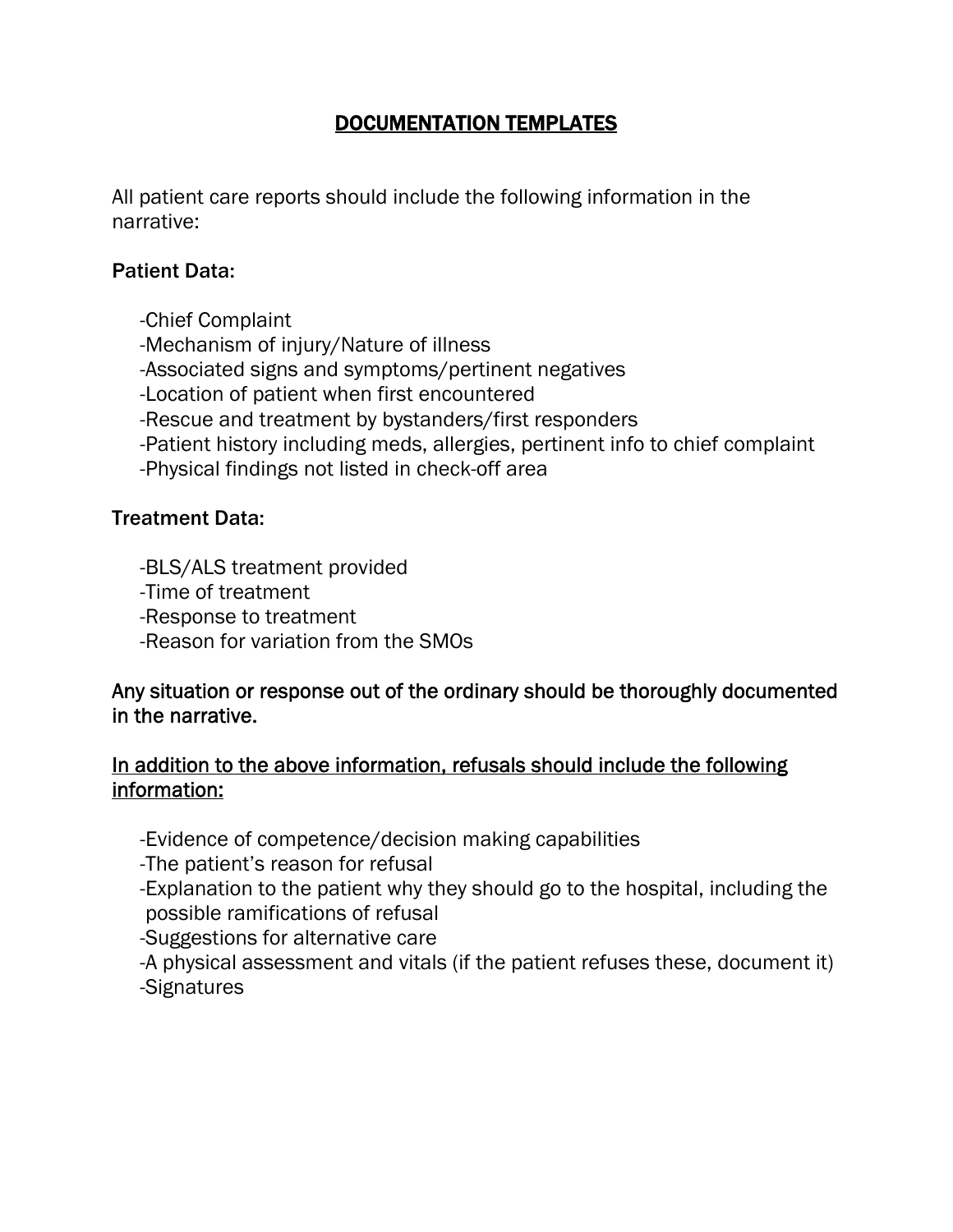## REFUSALS

## In addition to the normal information for a run, the narrative must include:

- Evidence of decision making capability: -Patient alert and oriented x 3 -Patient understands and answers questions appropriately
- The exact ramifications that were explained to the pt. (the worst thing that could happen)
- Alternatives to care (suggest contacting your physician immediately, etc.)
- Signature by pt. or legal guardian -A wife is not a legal guardian unless the courts have appointed her. -Durable Power of Attorney for Health Care
- All refusals should be called in to the Resource Hospital for medical-legal reasons. Document who you spoke with.
- A physical assessment
- Events leading up to 911 call, mechanism of injury or nature of illness

# REFUSAL RADIO REPORT

The radio report should include:

- Evidence of decision making capability: -Patient alert and oriented x 3 -Patient understands and answers questions appropriately
- The exact ramifications that were explained to the pt. (the worst thing that could happen)
- Alternatives to care
- Signature obtained from pt. or legal guardian
- A physical assessment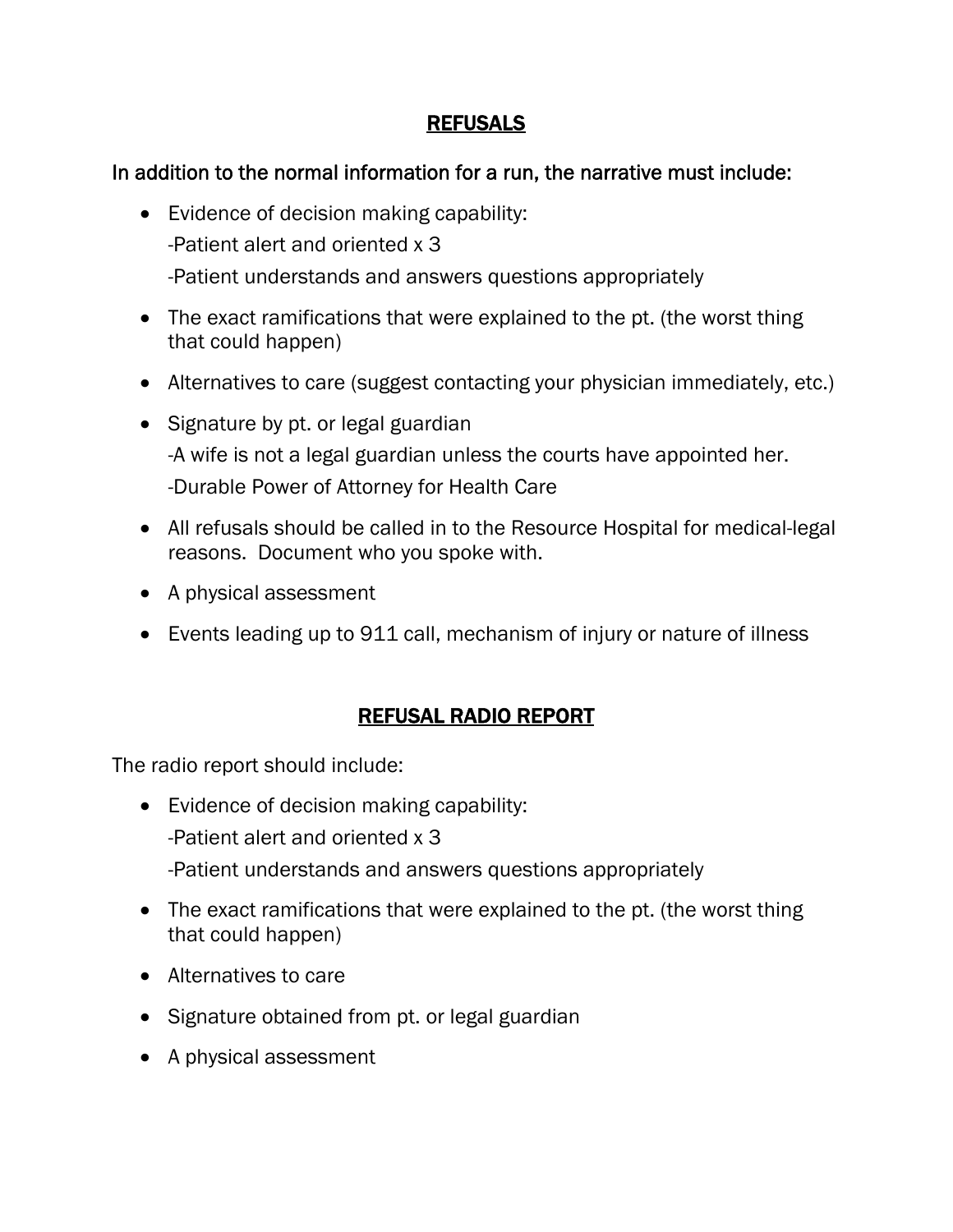## CHEST PAIN

The narrative should include:

- What pt. was doing at onset of pain
- If anything makes the pain worse or better -Should include whether pain increases with palpation and/or breathing
- If the pain radiates, where it radiates
- A description of the pain -Sharp, dull, cramping, etc.
- The severity of the pain on a scale of 1-10 when you first see pt. and after any & all treatment
- What time the pain started
- Pertinent physical exam findings & pertinent negatives
- Any medical history related to this episode
- Any treatment prior to your arrival
- Any abnormal findings
- Response to each treatment

- The OPQRST history -This should include whether pain increases with palpation or breathing
- Any treatment prior to your arrival
- Treatment given and response to treatment
- Medications that the pt. is taking that are pertinent to current complaint/condition
- Any deformities
- Any medical history related to this episode
- Anything unusual related to the run
- Pertinent physical exam findings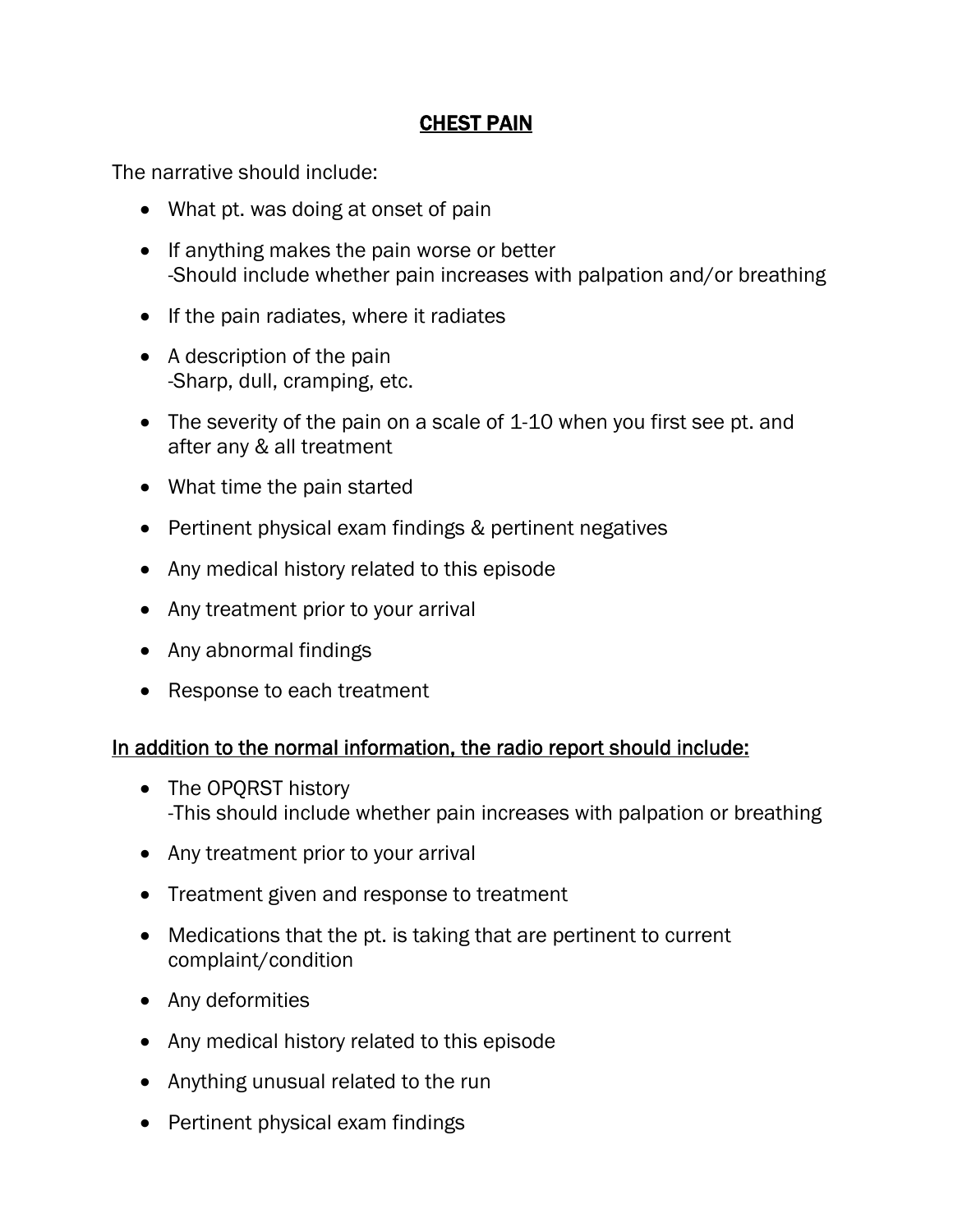## ABDOMINAL PAIN

The narrative should include:

- What the pt. was doing at the time the symptoms started
- If anything makes the pain worse or better (movement, palpation, vomiting)
- A description of the pain (sharp, dull, cramping, intermittent, etc.)
- Any radiation of the pain and where it radiates
- Severity of pain on 1-10 scale before and after any and all treatment
- What time the pain started
- Any associated signs and symptoms (nausea, # of times vomited and color, # of time diarrhea and color, color and amount of bleeding, etc.)
- Any pertinent negatives
- Menstrual history (if applicable)
- Any pertinent medical history and treatment prior to arrival
- Any abnormal findings
- Response to each treatment

# ABDOMINAL PAIN RADIO REPORT

- The OPQRST history
	- -This should include whether pain increases with palpation or breathing
- Any associated signs and symptoms (nausea, # of times vomited and color, # of time diarrhea and color, color and amount of bleeding, etc.)
- Menstrual history (if applicable)
- Any pertinent medical history and treatment prior to arrival
- Any pertinent medications the pt. is taking
- Any treatment prior to arrival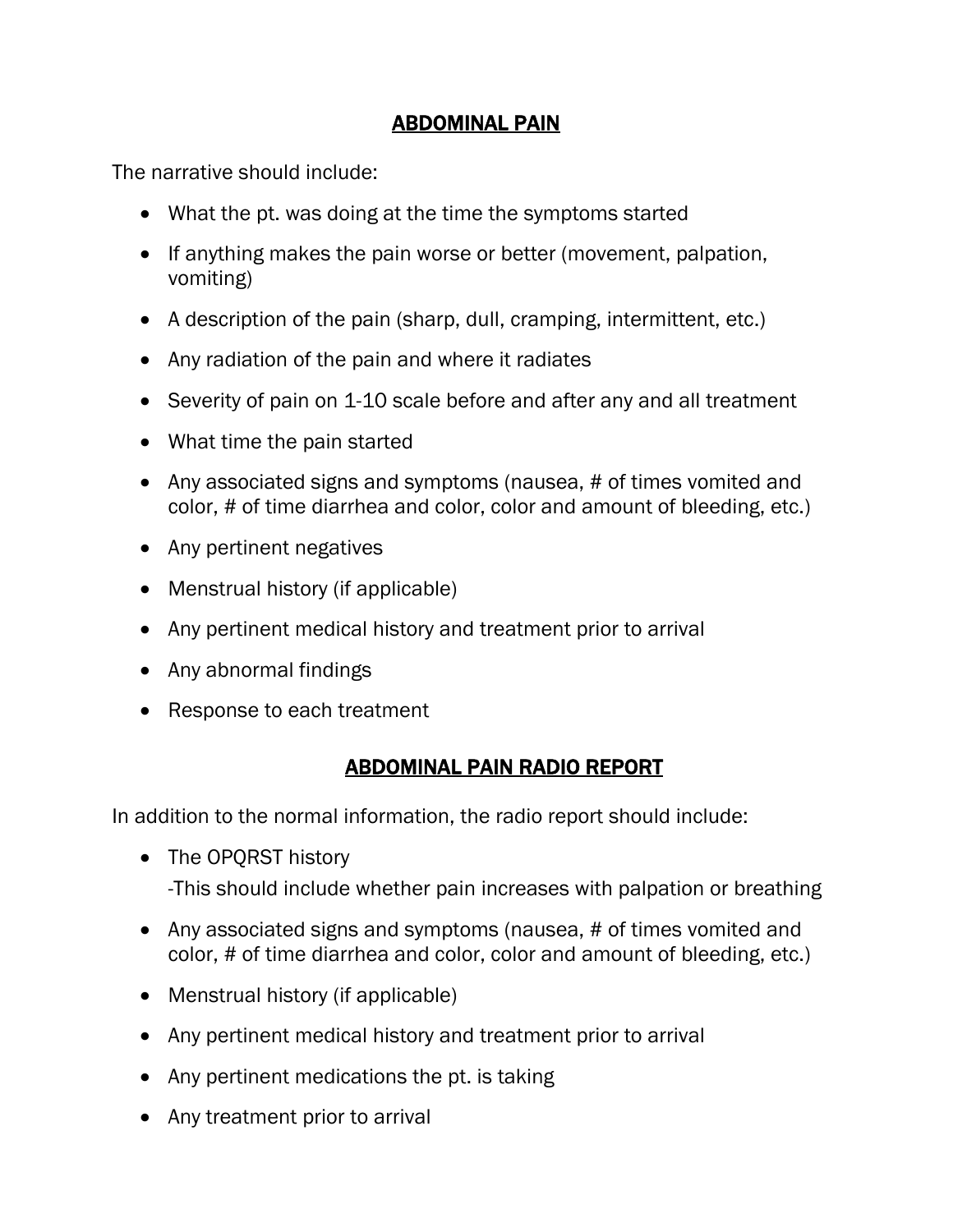## **BURNS**

The narrative should include:

- Location and severity of burned areas
- Total body surface area involved
- Mechanism of injury
- Any respiratory system involvement
- Pertinent negatives
- What time the pt. was burned
- The source of the burn (fire, chemical, etc.)
- Pertinent pt. medical history and medications
- Rating of pain on scale of 1-10 before and after treatment
- Treatment given and response to treatment
- Any changes in pt. condition
- Anything unusual
- Any treatment prior to arrival

- Location and severity of burned areas
- Total body surface area involved
- Any respiratory system involvement
- What time the pt. was burned
- The source of the burn (fire, chemical, etc.)
- Pertinent pt. medical history and medications
- Rating of pain on scale of 1-10
- Treatment given and response to treatment
- Any changes in pt. condition
- Anything unusual
- Any treatment prior to arrival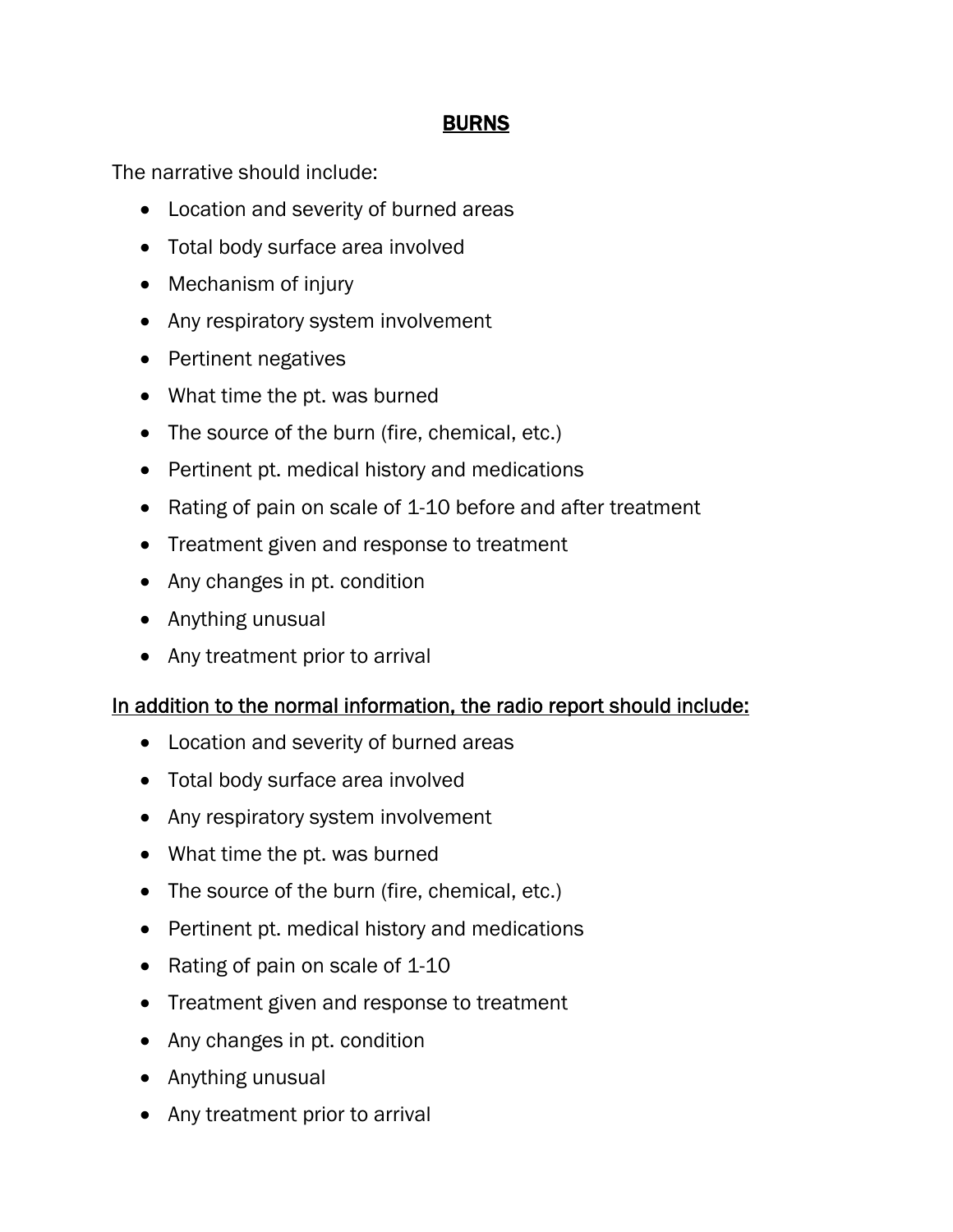### MVC

The narrative should include:

- Description of the accident -Location of patient in vehicle and restraints used -Whether the air bag deployed -Damage to vehicle, if head-on, etc. -Approximate speed -Treatment prior to arrival
- Pt. complaint -Location and description of pain/deformities -Severity rating on scale of 1-10 for each injury
- Location of bleeding and whether bleeding was controlled
- Any and all treatment and response to treatment
- Distal motor, sensory and circulatory status of injured areas before and after treatment
- Whether the pt. lost consciousness and a neuro-check
- Any pertinent history and medication
- Pertinent negatives
- Where you found pt. upon your arrival

# MVC RADIO REPORT

- Description of the accident -Location of pt. in vehicle and restraints used -Whether the air bag deployed -Damage to vehicle, if head-on, etc. -Approximate speed
- Pt. complaint -Location and description of pain/deformities
- Location of bleeding and whether bleeding was controlled
- Any and all treatment and response to treatment
- Distal motor, sensory and circulatory status of injured areas
- Whether the pt. lost consciousness and a neuro-check
- Any pertinent history and medication
- Any treatment prior to arrival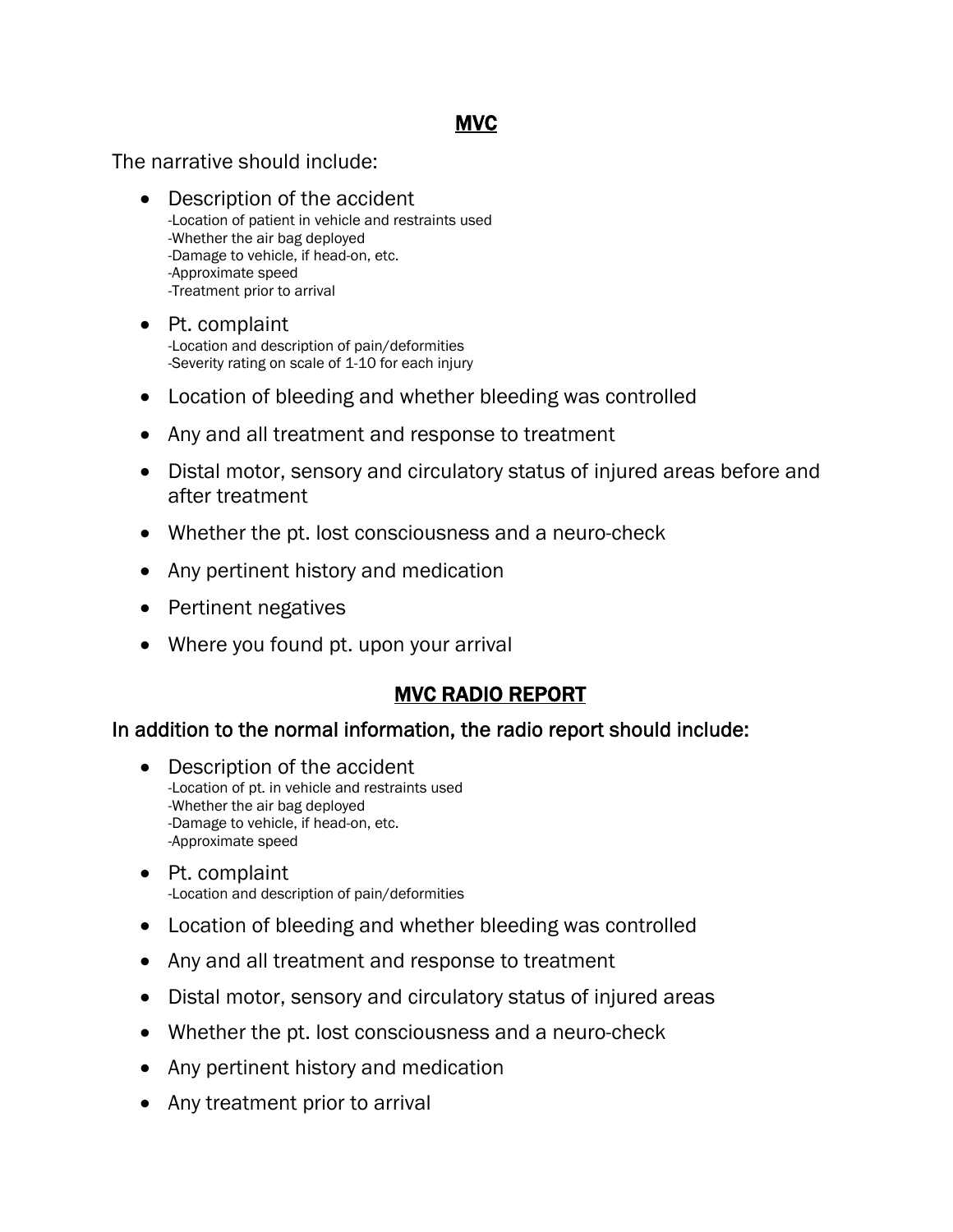# FULL ARREST

The narrative should include:

- Location and position of pt. on arrival
- Events leading to arrest
- Approximate down-time and whether CPR was initiated prior to your arrival and when
- Anything unusual on scene
- Treatment given that is not included elsewhere on the run report
- Dexi reading
- Confirmation of ET tube placement (a c-collar and head roll should be applied to help keep the ET tube in place)
- # of attempts for ET and IV
- # of cm at lips for ET tube
- Response to each treatment
- Pertinent negatives
- Pertinent medical history and medications
- Any deformities
- Changes in skin condition with treatments
- Confirmation of ET tube placement on arrival to the emergency room
- Any complications during treatment

- Approximate down-time and whether CPR was initiated and when
- Anything unusual on scene
- Rhythm pt. found in and changes in rhythm
- Whether you were able to initiate an IV, ET, drugs given, defibrillation, pacing
- Dexi reading
- Response to treatment
- Pertinent medical history and medications
- Any deformities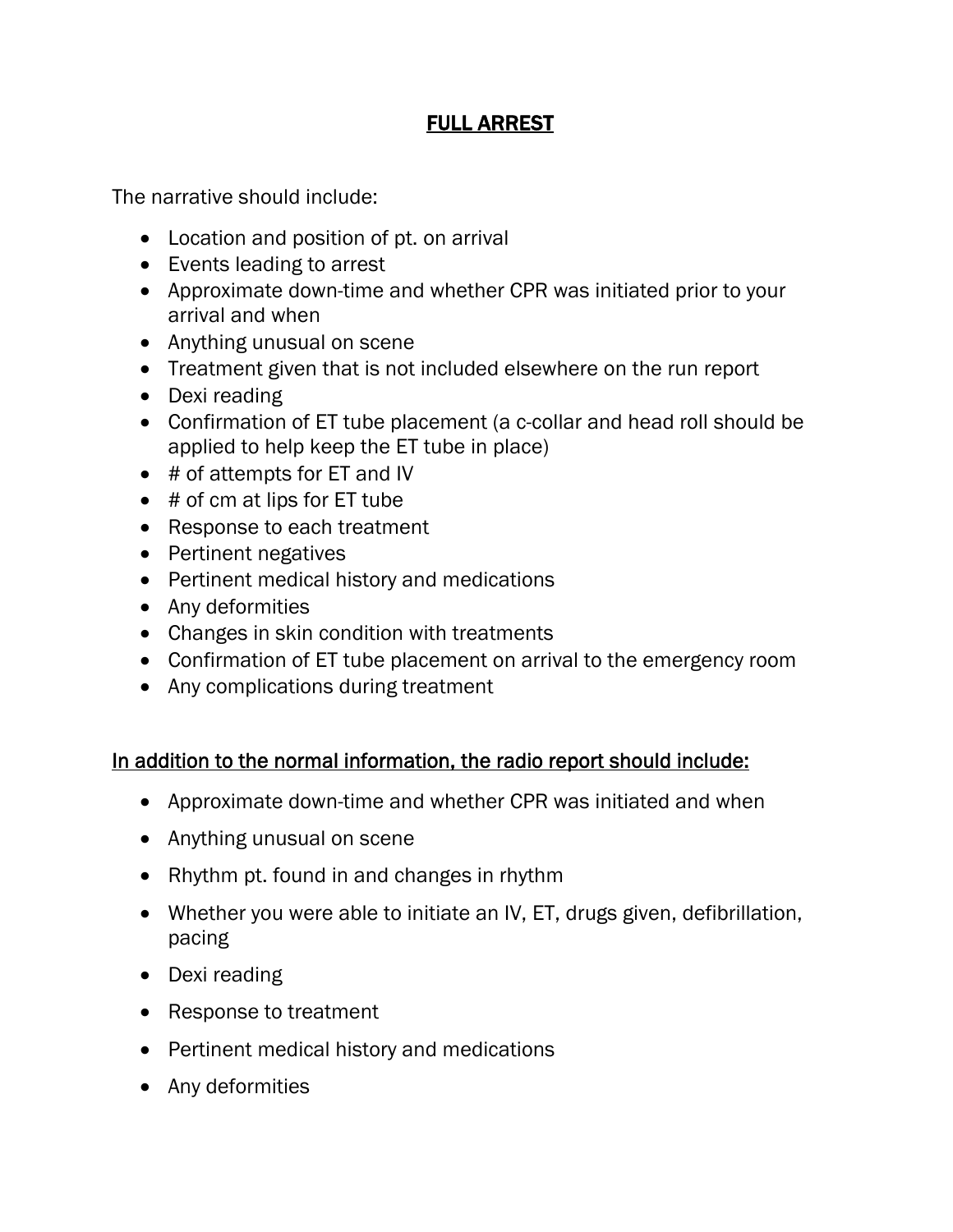# **CVA**

The narrative should include:

- Exact time of onset of symptoms
- What the pt. was doing at onset of symptoms
- Location and onset of pain, any radiation of pain
- Rating of pain on scale of 1-10 before and after treatment
- Signs and symptoms pt. complaining of
- Neuro-check, Dexi
- Pertinent negatives
- Any treatment prior to arrival
- Any pertinent medical history and medications
- Any treatment given and response to treatment
- Any changes in pt. condition
- Anything unusual
- If pt. has previous history of CVA, list known deficits from that CVA

- Exact time of onset of symptoms
- What the pt. was doing at onset of symptoms
- Location and onset of pain, any radiation of pain
- Rating of pain on scale of 1-10
- Signs and symptoms pt. complaining of
- Neuro-check, Dexi
- Any treatment prior to arrival
- Any pertinent medical history and medications
- Any treatment given and response to treatment
- Any changes in pt. condition
- Anything unusual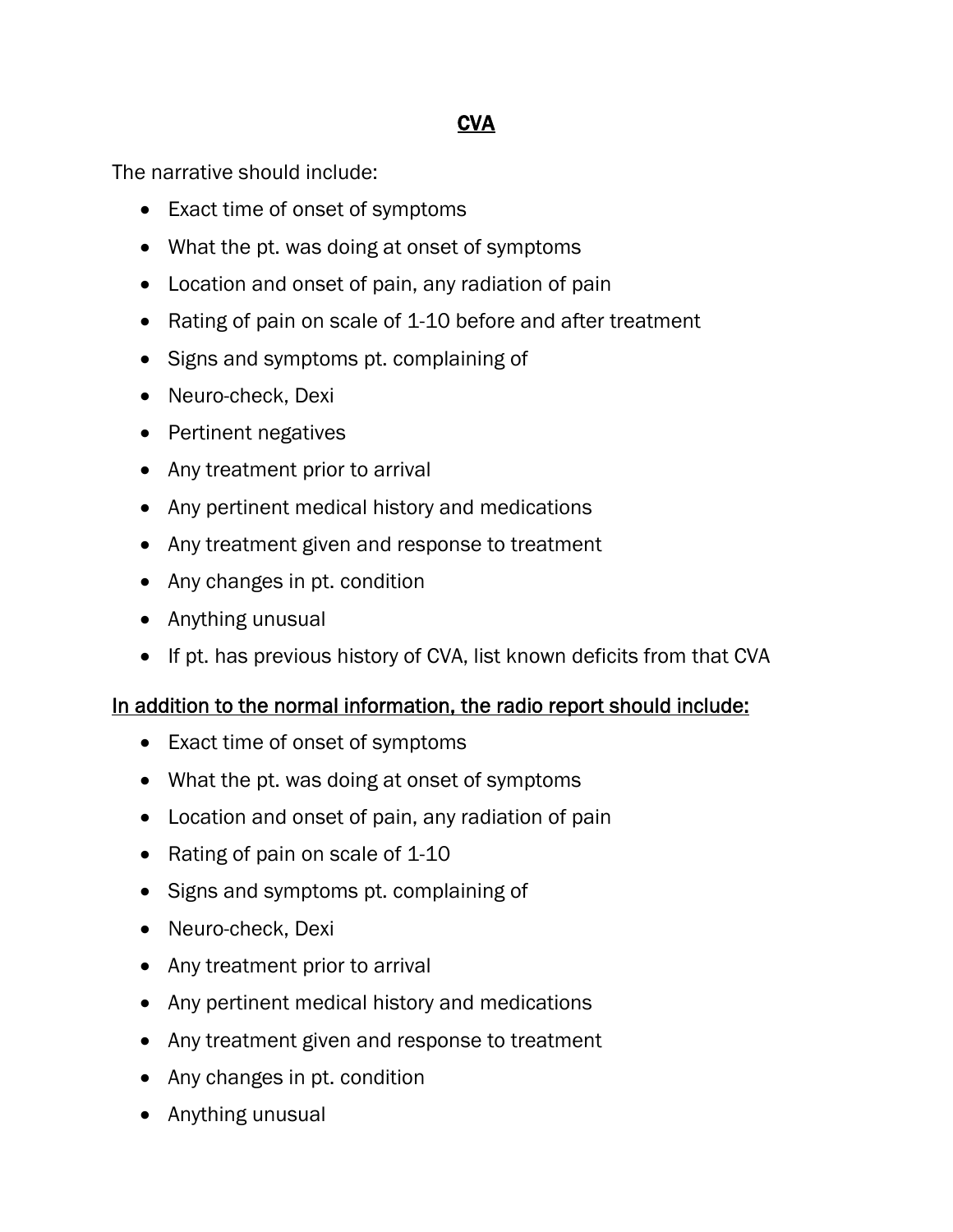## ALTERED LOC

The narrative should include:

- Pt. complaint, description of altered LOC
- What the pt. was doing at onset of symptoms
- Anything that makes symptoms worse or better
- Exact time of onset of symptoms
- Anything unusual
- Any possible contributing factors (drugs, alcohol, poisoning, etc.)
- Neuro-check, Dexi
- Any treatment prior to arrival
- Any deformities
- Any pertinent medical history and medications
- Any unusual odors, etc.
- Treatment given and response to each treatment

- Pt. complaint, description of altered LOC
- Exact time & what the pt. was doing at onset
- Anything that makes symptoms worse or better
- Anything unusual
- Any possible contributing factors (drugs, alcohol, poisoning, etc.)
- Neuro check, Dexi
- Any treatment prior to arrival
- Any deformities
- Any pertinent medical history and medications
- Any unusual odors, etc.
- Treatment given and response to treatment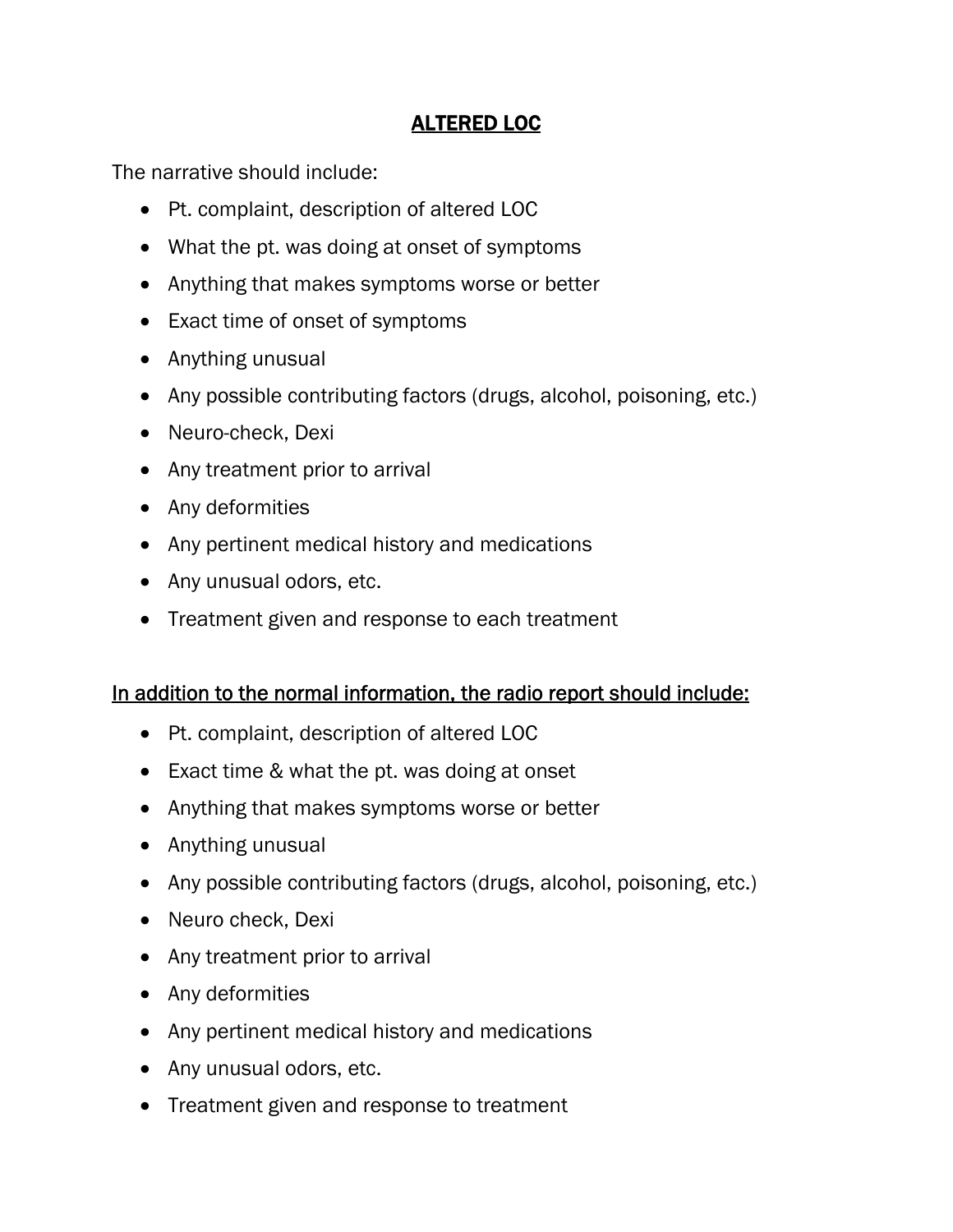### **SEIZURES**

The narrative should include the following:

- Length, duration and body areas involved
- Any injuries sustained
- Events leading up to seizure
- Level of consciousness upon your arrival, any postictal state
- Any changes in LOC
- Any medical history and medications
- Compliance with medications
- Neuro check
- Dexi
- Any treatment given and response to each treatment
- Anything unusual
- Rating of pain if present
- Any contributing factors

- Length, duration and body areas involved
- Any injuries sustained
- Level of consciousness upon your arrival, any postictal state
- Any changes in LOC
- Any medical history and medications
- Compliance with medications
- Neuro check
- Dexi
- Any treatment given and response to treatment
- Anything unusual
- Rating of pain if present
- Any contributing factors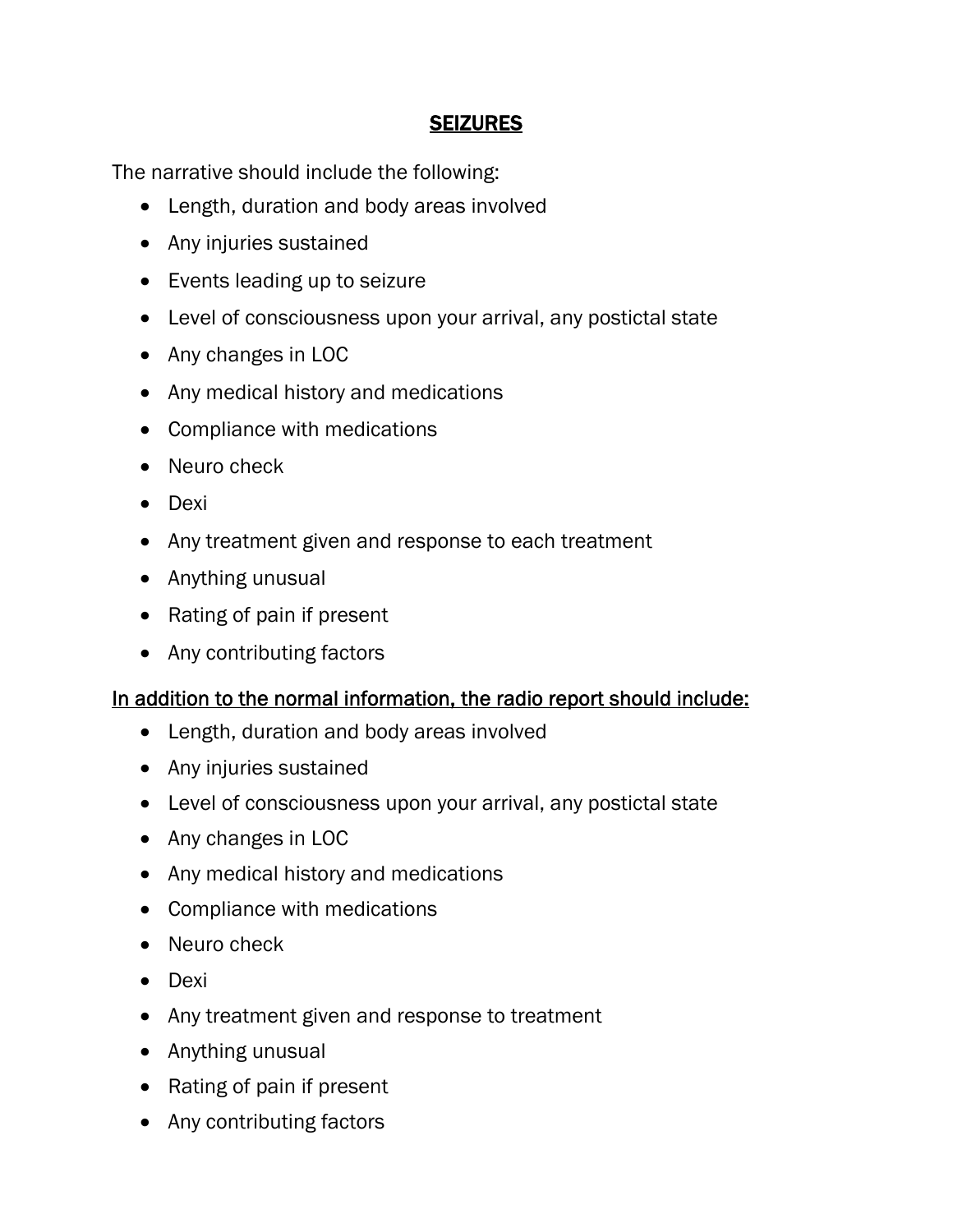# RESPIRATORY COMPLAINTS

The narrative should include the following:

- What patient was doing at onset of complaint
- Anything that makes complaint worse or better
- Description of pain if present, any radiation of pain
- Severity on scale of 1-10 for DIB and for pain (if present)
- Time complaint started
- Any associated symptoms (chest pain, fever, cough, etc.)
- Any treatment prior to your arrival
- Any treatment given and response to each treatment
- Any pertinent medical history and medications
- Any pertinent negatives
- If patient has been intubated in the past for this condition
- Location where you initiate treatment (SMO states initiate Albuterol enroute, if you deviate from this explain why in narrative)

- What pt. was doing at onset of complaint
- Anything that makes complaint worse or better
- Description of pain if present, any radiation of pain
- Severity on scale of 1-10
- Time complaint started
- Any associated symptoms (chest pain, fever, cough, etc.)
- Any treatment prior to your arrival
- Any treatment given and response to treatment
- Any pertinent medical history and medications
- If pt. has been intubated in the past for this condition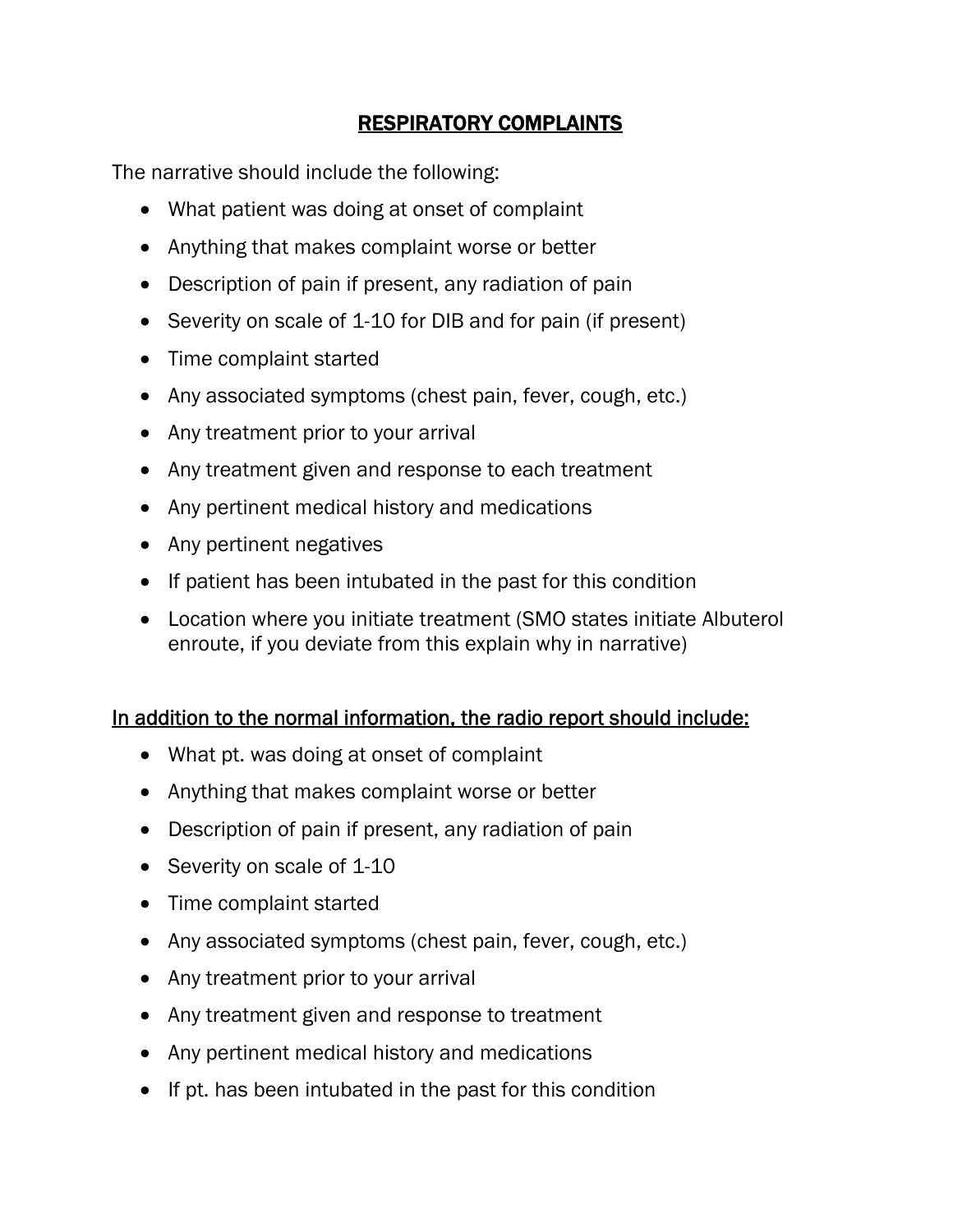# FALLS

### In addition to the normal information documented, the narrative should include:

• Mechanism of injury:

 -How fall occurred, what the pt. was doing before the fall -How far pt. fell -If pt. hit anything on the way down -What type of surface the pt. fell onto

- Pt. positioning upon your arrival
- Any loss of consciousness and the duration of unconsciousness
- Pt. complaint and any deformities
- Nature of any bleeding and if bleeding was controlled
- Location and description of each deformity
- Distal motor, sensory and circulatory status of each injured area before and after treatment
- Severity rating on scale of 1-10 for each injured area before and after treatment
- Any and all treatment given and response to each treatment
- Neuro check, Dexi
- Any pertinent history and medications
- Pertinent negatives
- Anything unusual on scene
- Any treatment prior to your arrival
- Any changes in pt. condition